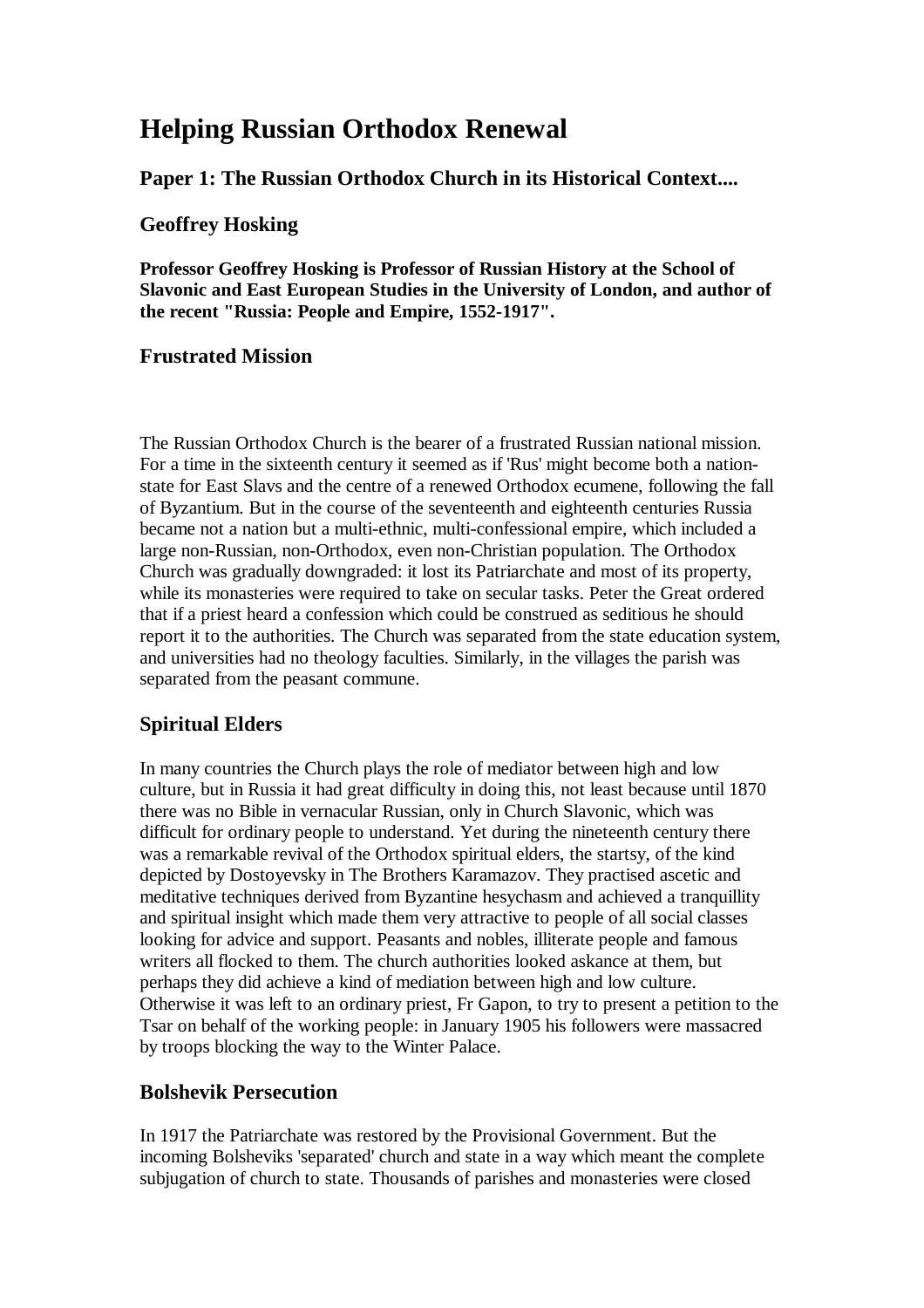and many clergymen arrested, a fair proportion of whom died in prisons and labour camps. The Patriarchate was suspended and only restored in the middle of the Second World War, when Stalin wanted the support of Orthodox believers. Even thereafter the Church was not allowed to conduct any kind of religious activity other than weekly divine service in a consecrated building. Processions, Bible reading, Sunday school, charitable work, even the ringing of church bells, were all forbidden. The Church was kept under the strict supervision of the state-run Council for Religious Affairs, which dominated church appointments and assessed clergymen according to what they contributed to the policies of the Soviet state, for instance in promoting the international peace movement. Those who were zealous in the faith were downgraded.

### **Problems and Challenges**

Even today much of the church hierarchy was appointed in this manner, constituting what might be seen as the last bastion of the Soviet state. It has changed less than any other body in Russia in the last twenty years. There are individual priests doing a magnificent job in looking after the congregations and addressing the desperate social needs of contemporary Russia, but they often do not receive the support of their bishops and the Church in general. Many of the Church's resources go into restoring church buildings, which are certainly needed, but is this the right priority?

The Russian Orthodox Church is in a difficult position. It is not the official state Church, like say the Church of England, so that it cannot command the automatic loyalty of Russian politicians. At the same time, it suspects that other denominations, for example American evangelical movements, are better equipped and financed for the propagation of the faith within Russia. That is why it sponsored the 1997 Duma legislation placing restrictions on denominations which have not been long established in Russia.

Given the magnitude of the problems of old people, orphans, the homeless, the mentally ill and so on in Russia today, the Russian Orthodox Church has a great opportunity to make social work a major objective and begin to win back those many Russians who have become disillusioned with it since the fall of communism. In spite of all its difficulties, it is spiritually strong enough and has a sufficiently rich tradition to accomplish this task.

## **Paper 2: ...and Today**

### **Theodore van der Voort**

*Fr Theodore van der Voort, an Orthodox priest, works with the international Catholic charity Aid to the Church in Need, overseeing its programme of aid to the Russian Orthodox Church.*

I believe that there are good reasons not to be wholly pessimistic about the situation in Russia. The starting-point for the work of Aid to the Church in Need with the Russian Orthodox is the aim of helping the Orthodox to help themselves and to facilitate their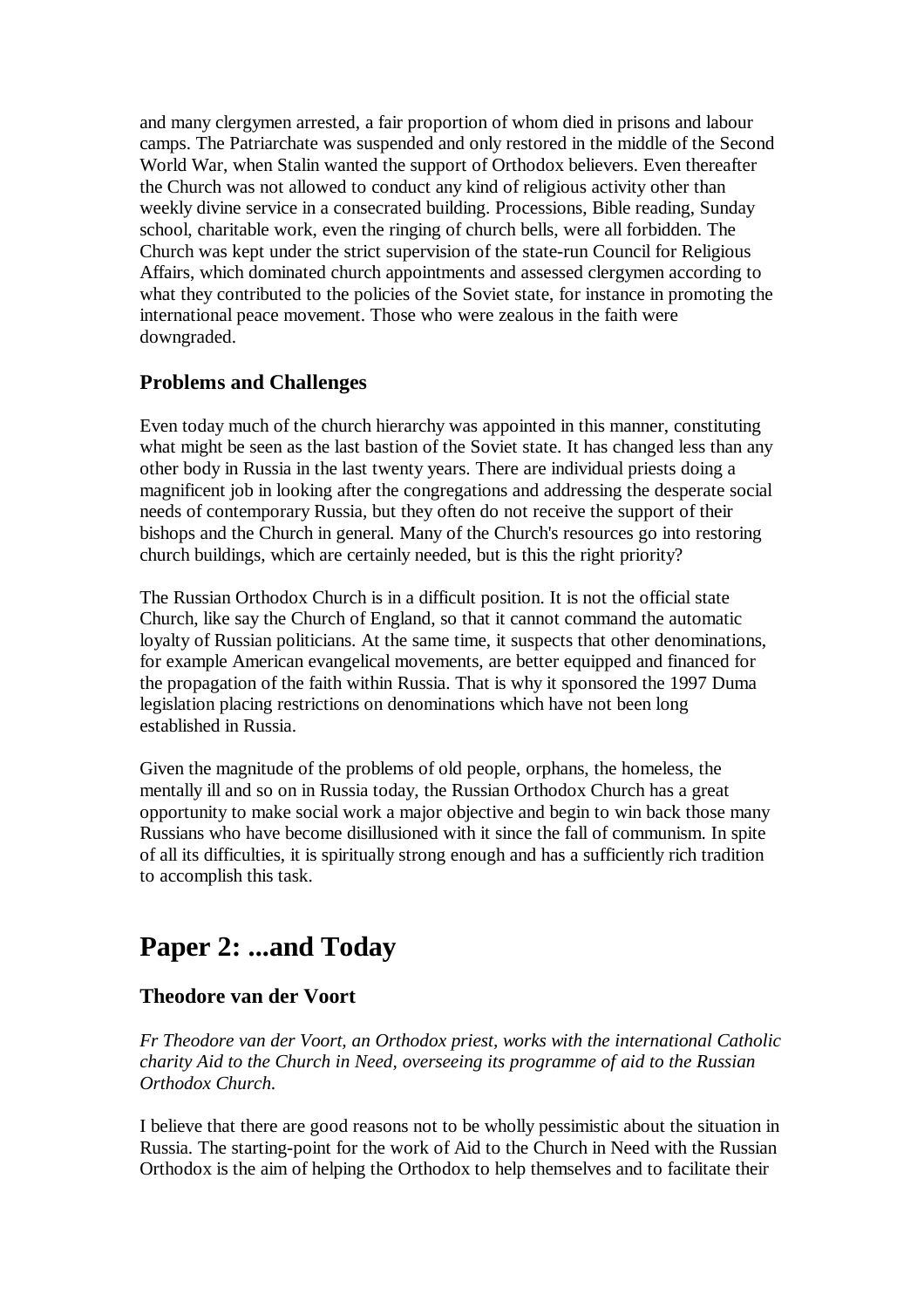task of re-evangelising Russia. We also hope that as a result of this cooperation relations between the Orthodox and Roman Catholics will gradually improve.

## **Practical Projects**

I have visited 49 bishops out of a total of 67 and 48 dioceses out of the 68 dioceses in the Russian Federation, from Murmansk to Sakhalin, from Belgorod to Magadan. Only one or two bishops have refused to see me at all. Aid to the Church in Need has received suggestions of projects worthy of support from 31 dioceses. The projects fall broadly into five categories:

- Theological academies and seminaries (16 out of a total of 17 visited) and other theological schools (10 out of 27 visited).
- Education of catechists and the printing of catechetical literature.
- Orthodox mass media.
- Religious literature as published by, for example, the Library of Foreign Literature (under Yekaterina Geneva) and the St Andrew's Biblical-Theological College (under Aleksei Bodrov).
- Missionary projects.

The last category, missionary projects, includes the provision of 'chapel boats': there are now two in use on the Volga and the Don and a request has just come in for a third. ACN has just had requests for a 'chapel truck' to be used for visiting about 50 prisons in the Urals, mainly during the winter when the marshy bogs and swamps are frozen, and for a 'chapel train' for use near Arkhangelsk: it will consist of two carriages, one equipped as a chapel and the other as an office with kitchen, dining room and bedrooms.

### **Russia is not Western Europe**

Help can be effective only when the general situation in Russia is properly understood. Russia involves vast distances, especially in Siberia. It is not a lawgoverned state; and even if good laws are passed they will not change much, because of the legacy of communism, corruption and bureaucracy. What is important is to build up a network of personal contacts so that you can achieve your goal with the minimum waste of time, energy and money.

One advantage is that unlike the general public in the West. the Russian population is not indifferent to religion. As in the West, relatively few people go to church. But even non-churchgoers in Russia are normally very friendly to Orthodox priests and prepared to help. The Russian Orthodox Church and the army are the institutions enjoying the highest level of confidence among the Russian population. I have found that wearing clerical garb is a positive advantage in my relations with state officials, local bureaucrats and the man or woman in the street.

Of course the Church reflects the problems of society and is itself not free from corruption, bureaucracy and the burden of the communist past. There have been scandals in the press about individual bishops. The Church faces internal problems